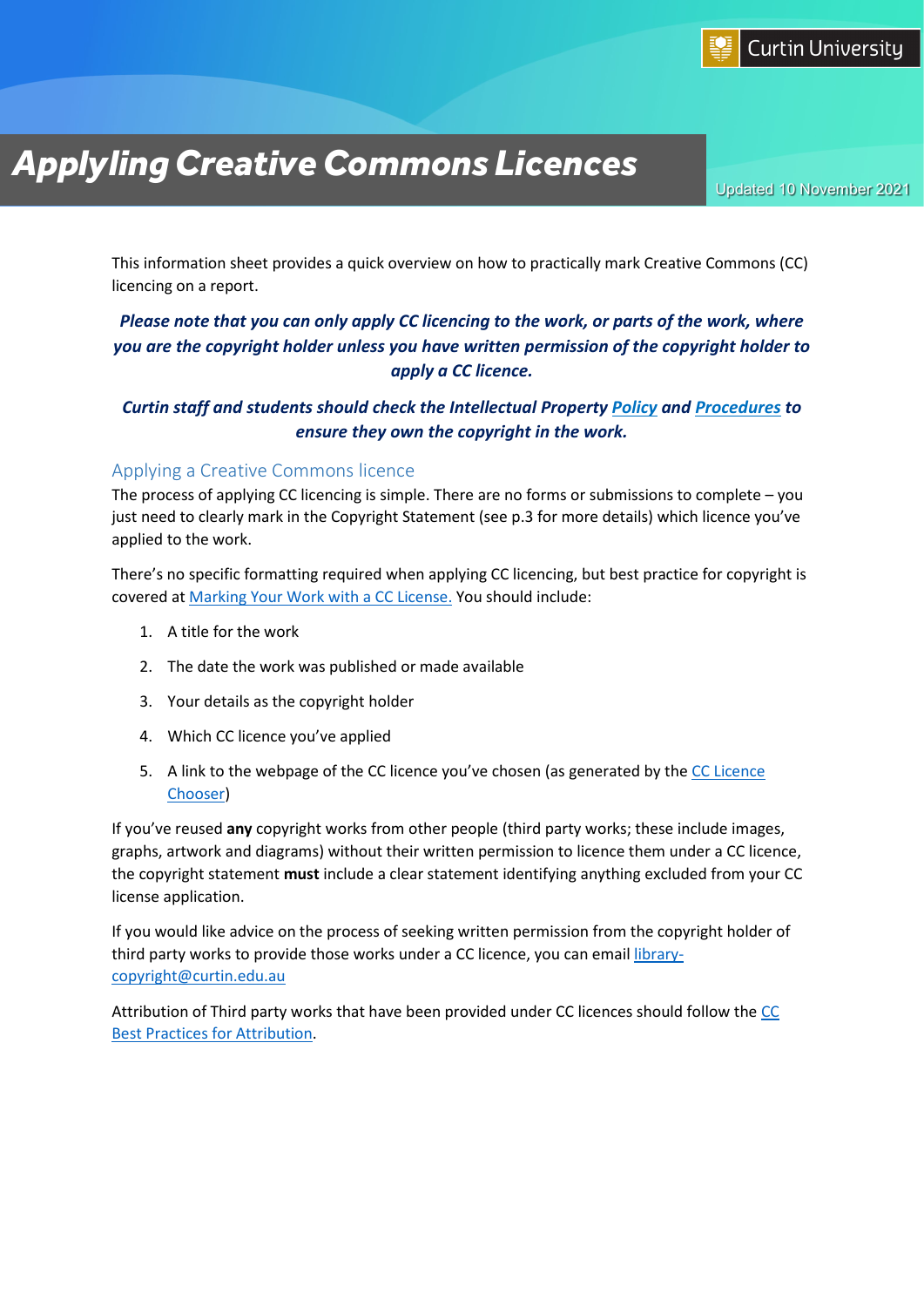#### Examples

Note how the five components above are included in these copyright statements and which parts of the work are excluded from the license. These examples are linked to their source documents in espace.

| 1) |                                                                                                                                                                                                                                                                                                                                                                                                                                                                                                                                                                                                                                                                                                                                                                                           |
|----|-------------------------------------------------------------------------------------------------------------------------------------------------------------------------------------------------------------------------------------------------------------------------------------------------------------------------------------------------------------------------------------------------------------------------------------------------------------------------------------------------------------------------------------------------------------------------------------------------------------------------------------------------------------------------------------------------------------------------------------------------------------------------------------------|
|    | © Curtin University, 2019<br>O<br>Except for third-party content and Curtin University branding elements, this report is licensed under a Creative Commons<br>Attribution 4.0 International License. Wherever a third party holds copyright in this material, the copyright remains with<br>that party. Their permission may be required to use the material. Please contact them directly.<br>Suggested citation:<br>Juswardy, B. (2019). Report on the Assessment of Thermal Insulator for RFoF Optical Link<br>Cable. Curtin University. http://hdl.handle.net/20.500.11937/84208                                                                                                                                                                                                      |
|    | $\mathbf{1}$                                                                                                                                                                                                                                                                                                                                                                                                                                                                                                                                                                                                                                                                                                                                                                              |
| 2) |                                                                                                                                                                                                                                                                                                                                                                                                                                                                                                                                                                                                                                                                                                                                                                                           |
|    | <b>Business</b><br><b>Australian Government</b><br>Cooperative Research<br><b>Department of Industry,</b><br><b>Innovation and Science</b><br><b>Centres Programme</b><br>All material in this document, except as identified below, is licensed under the<br>Creative Commons Attribution-Non-Commercial 4.0 International Licence.<br>Material not licensed under the Creative Commons licence:<br>Department of Industry, Innovation and Science logo<br>Cooperative Research Centres Programme logo<br><b>Bushfire and Natural Hazards CRC logo</b><br>All other logos<br>All photographs, graphics and figures<br>All content not licenced under the Creative Commons licence is all rights<br>reserved. Permission must be sought from the copyright owner to use this<br>material. |
|    |                                                                                                                                                                                                                                                                                                                                                                                                                                                                                                                                                                                                                                                                                                                                                                                           |
| 3) |                                                                                                                                                                                                                                                                                                                                                                                                                                                                                                                                                                                                                                                                                                                                                                                           |
|    | <b>Copyright and Terms of Use</b><br><b>Contact</b>                                                                                                                                                                                                                                                                                                                                                                                                                                                                                                                                                                                                                                                                                                                                       |

© Curtin University, 2021



Except for Curtin University branding elements, this work is<br>licensed under a Creative Commons Attribution-<br>NonCommercial-NoDerivatives 4.0 International licence

**Curtin University** Mailing address: School of Management and Marketing Faculty of Business and Law **Curtin University** GPO Box U1987 Perth WA 6845 Email: management@cbs.curtin.edu.au